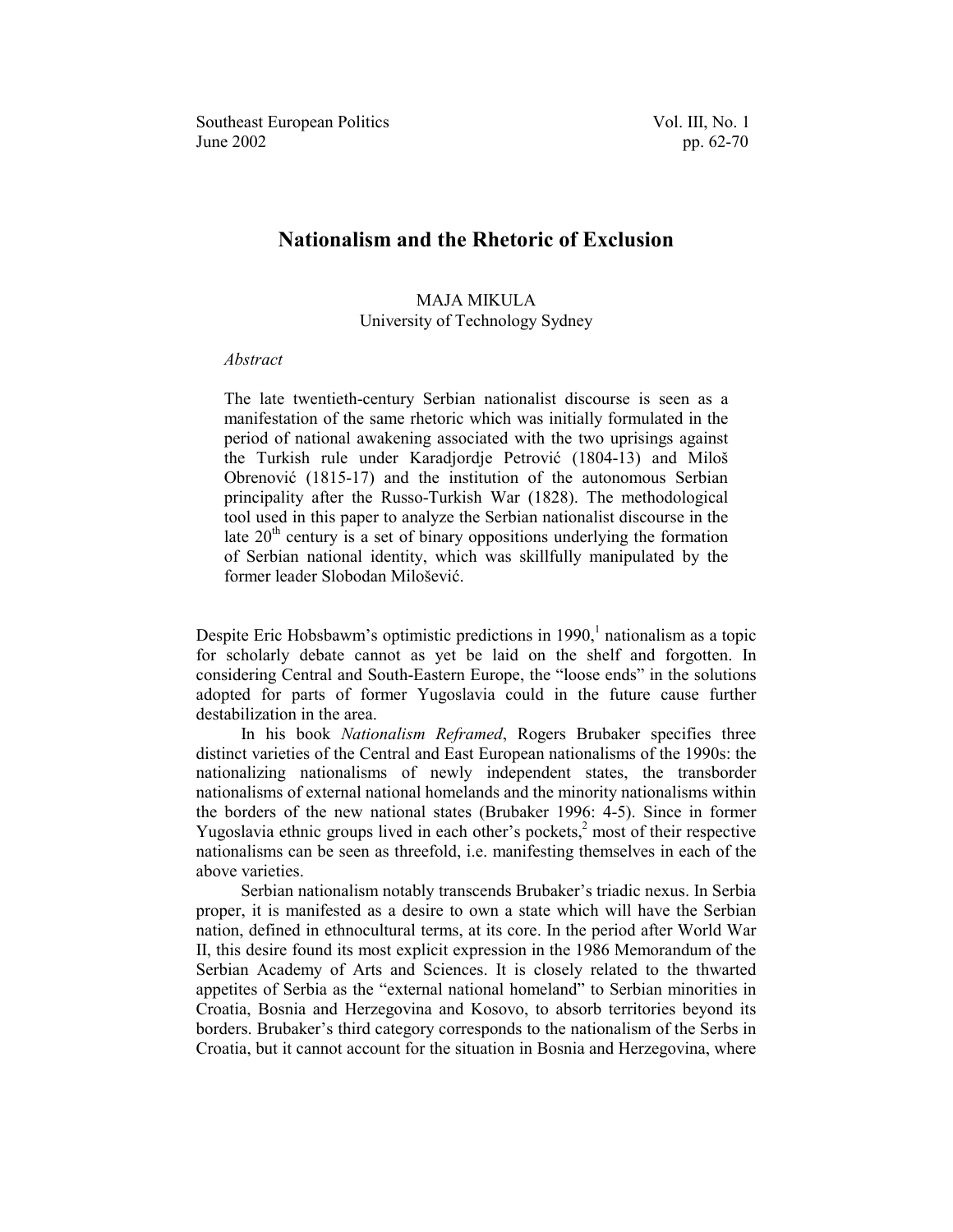the Serbian area, covering 49 percent of the territory, is now 94 percent Serbian; or for Kosovo, which is for all intents and purposes within Serbia's borders. This article focuses on the nationalizing nationalism of Serbia proper, as the *spiritus movens* and constant point of reference in this complex interplay.

The 1974 Yugoslav Constitution and 1981 Albanian revolt prompted Serbia's intellectual and political elite to begin working with all their strength on the ethnic homogenization of the Serbian national consciousness, forging it through blood ties and strengthening it through ever-closer relations with the Serbian Orthodox Church. According to one of its main ideologues, Dobrica  $\dot{C}$ osić — a novelist and former President of the rump Yugoslavia — Serbian nationalism, by its very nature, could not allow any internal conflict:

Only big nations are capable of paying their respect to the individual. In the case of small nations it is not possible because of the national myths and taboos. Only the nation itself can be great, while the moral responsibility of individual demands sacrifices to community, nation, state. (Quoted in Popov 1993: 16)

The monolithic quality of the late-twentieth century Serbian nationalist discourse was promoted by the overtly controlled media. The new rhetoric, rich in clichés from folk history, was criticized by Belgrade dissident Bogdan Bogdanović as a "dizzying repetition of pseudo-patriotic terminology [with] a shamanistic effect" (Milošević 1995: 111-2). This phenomenon is not unique to Serbian nationalism: rather, it seems to be a *locus communis* of all discourses pertaining to nationalizing nationalisms. Dubravka Ugrešić, for example, writing in war-time Croatia (1993), experiences it as a straightjacket imposed on her own intellectual integrity and attributes it to the insecurity of newly independent states:

The business of building begins with naming. This is a house; this is the homeland; this is black; this is white. [Yet] naming is the work of God  $[\dots]$  it appears to be intended to convince oneself and others of the actual existence of the new reality. It is only in firm coordinates, in a clear and named world, that we shall not be lost, not threatened by the chaos of madness, ambiguity, multiple truths. Because we are at the beginning, we need one truth. (Ugressic 1997:  $160$ )

Another important feature that Serbian nationalist discourse shares with the discourses of other nationalizing nationalisms of Central and South-Eastern Europe is its reliance on binary oppositions in the process of exclusion and collective identity building. I would like to suggest that nationalist discourse of this kind mainly operates along two emotionally charged dichotomies:

Personal dichotomy "I" vs. "non-I", which can be translated into "my nation" vs. the "Other" ; and Spatial dichotomy "here" vs. "not here", which becomes the "territory of my nation-state" vs. the "*terre irredente* to which I lay claims"

I will organize my argument around these oppositions, in order to demonstrate the complex ways in which they animate the discourse and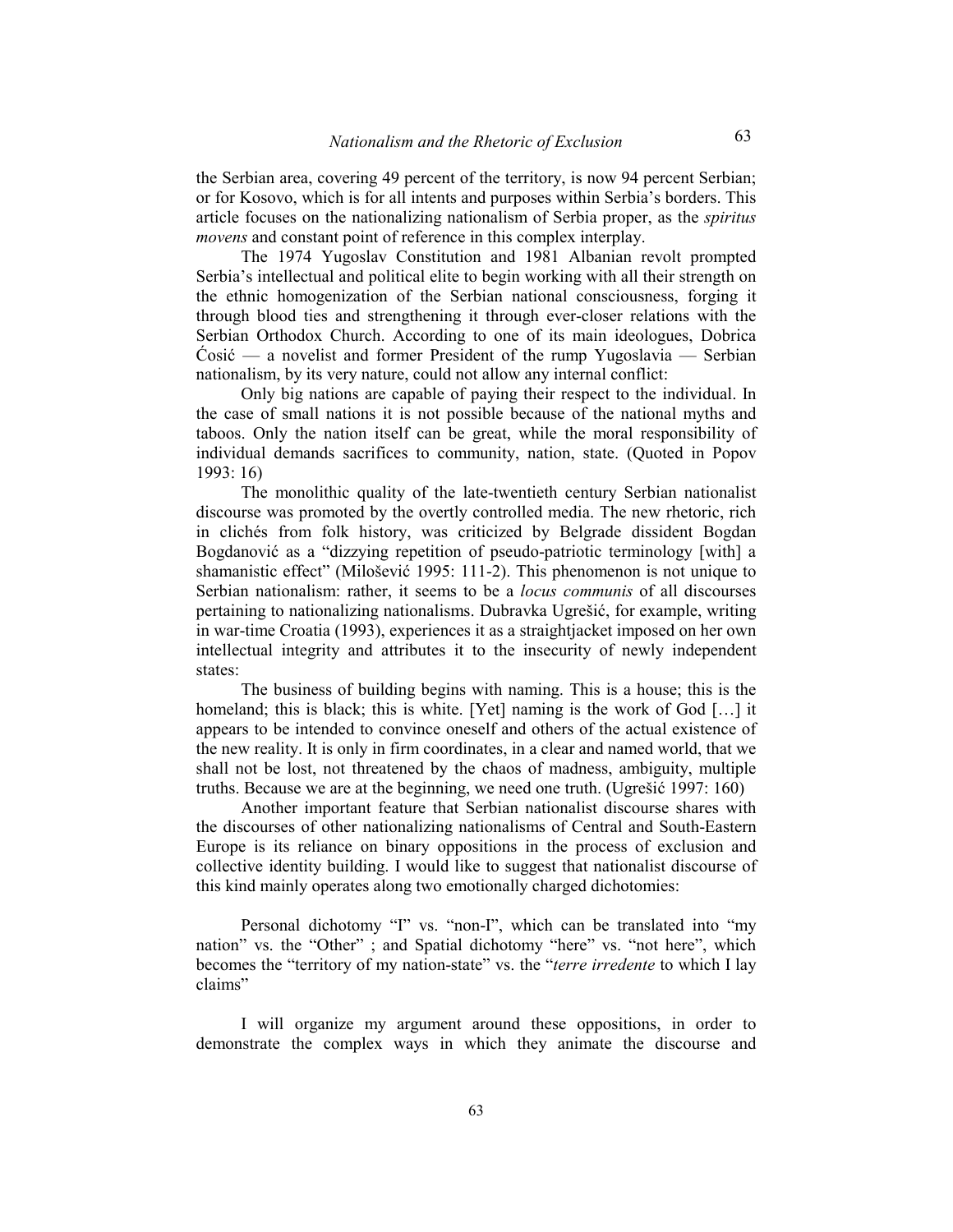ultimately motivate Serbian nationalist behavior. These dichotomies, which underlie the formation of national identity and the development of territorial pretensions, also determine which historical data are "remembered," "modified" or forgotten by the nations concerned.

### *''I" vs. "Non-I"*

This dichotomy is built around a number of ethno-cultural considerations and has to be traced back to its inception in the first half of the nineteenth century. Who are we? What distinguishes us from other nations? The most obvious areas offering possible answers to these questions are those of language, folk history and popular culture: the three "codes" which in Serbia's case most significantly intersect in the sphere of traditional oral literature in general and of epic poetry in particular.

This most fertile resource pool for the construction of Serbian national identity was extensively explored by early nineteenth-century nationalizers such as Vuk Karadžić and Petar Petrović Njegoš. The heroic songs in *deseterac* (decasyllable), recounting an idealized version of historical events, had been at the centre of Serbian ethnic awareness in feudal times. These songs are traditionally performed by a single singer, who accompanies himself on a string instrument called *gusle*. Each line is divided into two parts by a strong *caesura* after the fourth syllable. The songs, which are firmly embedded in the epic tradition, make frequent use of set phrases and epithets, such as rosy wine, flat field, green mountain, splendid horse, handsome warrior and similar. They are charged with association and, according to Milne Holton and Vasa D. Mihailovich, "chipped into the brain of every Serb" (Holton and Mihailovich 1988: 85).

Although the songs cover a variety of moral and existential themes, $3$  the most prominent motif is the suffering of the Serbian people under the Ottoman yoke. The battle between the Turks and Balkan Christians at Kosovo Polje in 1389 – which Noel Malcolm calls the "totem and talisman of Serbian identity" (Malcolm 1998:  $58$ ) — is an endlessly repeated theme in Serbian heroic poetry. The mythopoeic epic interprets Prince Lazar's defeat at Kosovo Polje as the fall of the Serbian Empire.<sup>[4](#page-8-0)</sup> Numerous heroes, historical or invented, but familiar to the point of internalization, fight courageously and eventually fall in the battle, $5$ victims of betrayal and brutal aggression. Another theme from epic poetry which informed Serbia[n](#page-8-0) nation-building in the nineteenth century  $\overline{a}$  a certain single-minded fatalism  $-$  is best exemplified by young Gojko Mrnjavčević, who buries his young wife within the walls of the Skadar fortress, as a sacrifice demanded by the mountain *vila*, or nymph in Slavic mythology. In midnineteenth century, the three main elements of the self-styled Serbian national  $identity$  - heroism, victimization and fatalism - were immobilized in a fiercely orientalist discourse, in binary opposition with the Crescent ("infidel" Turks) in NjegoS[s epic *Gorski vijenac* (*The Mountain Wreath*).

In the  $19<sup>th</sup>$  century, the drive for unification of the South-Slavic peoples was well under way in Croatia, spurred originally by the Illyrian movement, a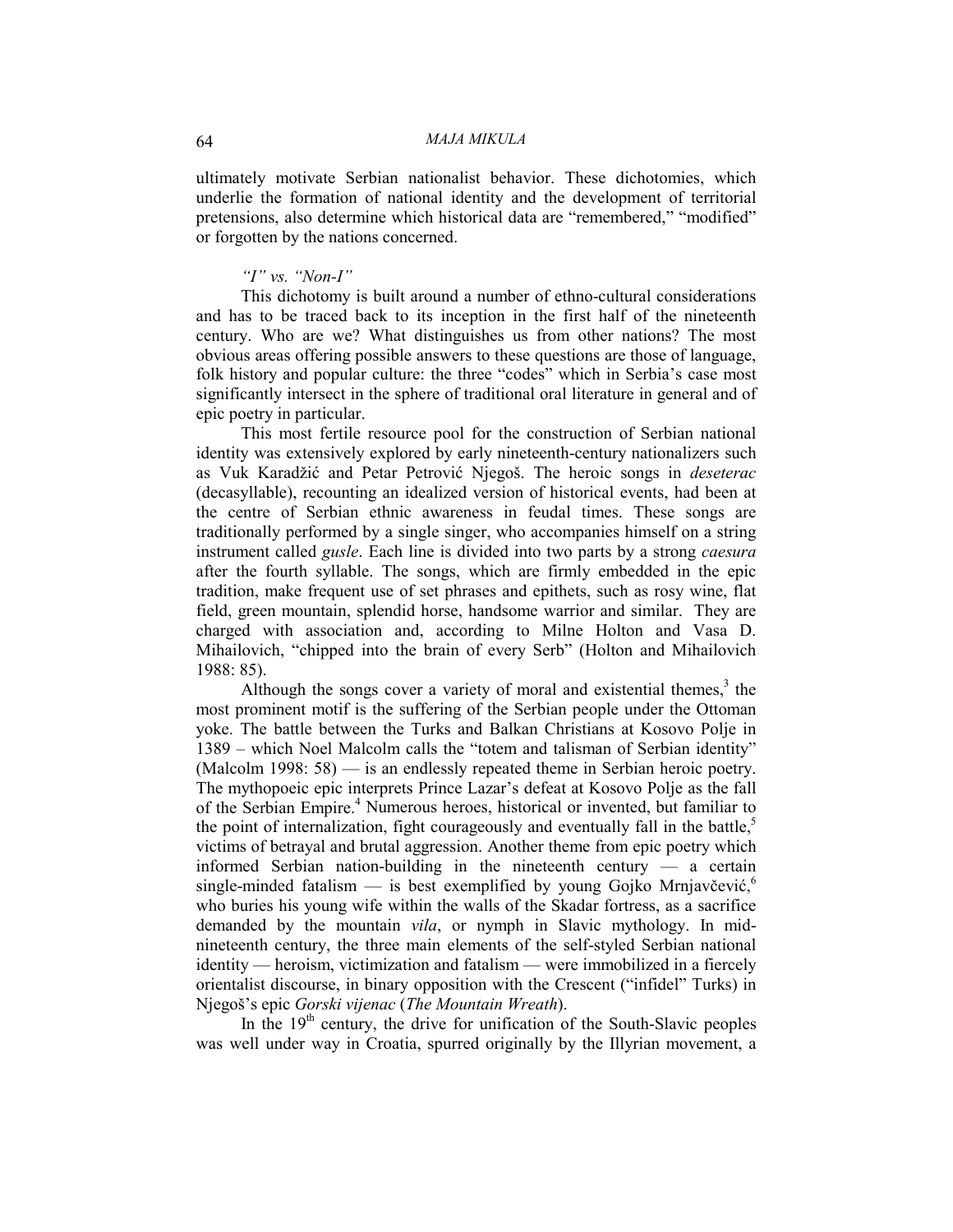cultural revival from under Habsburg yoke. The most prominent political forces in Serbia were at the beginning resistant to the idea of South Slav unification, as they did not at the time see it as a possible vehicle for national consolidation and expansion. Early in the  $20<sup>th</sup>$  century, the narrative of Serbian victimization and adverse fate gave way to a new feeling of confidence prompted by victories of Serbia and its allies in the two Balkan Wars (1912-1913) and the ensuing territorial gains – most notably, of Kosovo and parts of Macedonia. The new selfesteem brought about a change of heart regarding the possibility of forging a South Slav union. It was given a further boost at the end of World War I:

Serbia was jubilant, at the height of glory and prestige, although it had lost one-fourth of its population and half its economic assets in the war. At long last, the chance to create, if not a Great Serbia, then at least a united South Slavic state was at hand.

(Prpić-Jovanović 1995: 43)

And indeed, Serbia kept the upper hand in the first  $20<sup>th</sup>$ -century Yugoslav state, the Kingdom of Yugoslavia (1918-41), which meant that narratives of victimization were quickly appropriated by other ethnic groups in the Kingdom, notably the Croats. Serbian nationalist rhetoric resurfaced in World War II, particularly in narratives surrounding Draža Mihajlović's royalist Chetnik movement. In Tito's Yugoslavia it became prominent again after the 1974 Constitution, which granted the two Serbian  $\alpha$ <sup>a</sup>utonomous provinces $\alpha$  – Kosovo and Vojvodina – a *de facto* republican status.

In the late twentieth century, a self-conscious heroism, victimization and fatalism were pushed forward daily in Milošević's controlled media. Orientalism was resurrected in modern-day Serbian nationalist rhetoric in relation to both the Bosnian Muslims and Kosovo Albanians. President of the Republika Srpska, Biljana Plavšić, accused Bosnia's Muslims of pursuing a form of "sexual terror" against the Serbs that was "genocidal in character." She also referred to the Islamic practice of polygamy and to the "right to the first night" she said was enjoyed by Muslim notables with Christian women under the Ottoman Turks (Cohen 1998). Albanians are often portrayed as fecund,<sup>[7](#page-8-0)</sup> inferior and incurably irredentist. They are viewed as having been privileged in the Ottoman Empire and as having taken over properties left behind when Serbs fled northward in the  $17<sup>th</sup>$  and  $18<sup>th</sup>$  centuries.

The twentieth-century Serbian national identity also relies on a more recent binary opposition, in which the enemy is seen as "fascist" or almost "genetically programmed for genocide." Milošević's propaganda machine incessantly used images from the real Croatian genocide against the Serbs during World War II to portray every contemporary Croat as a latter-day fascist ready to follow in the footsteps of his or her predecessors (see, for example, Kresti 1997). Neo-fascism was also often attributed to the Bosnian Muslims and Albanians. Many Bosnian Muslims initially embraced the Ustaša rhetoric, which had declared that Muslims were Croats' brothers and that Croatia was a nation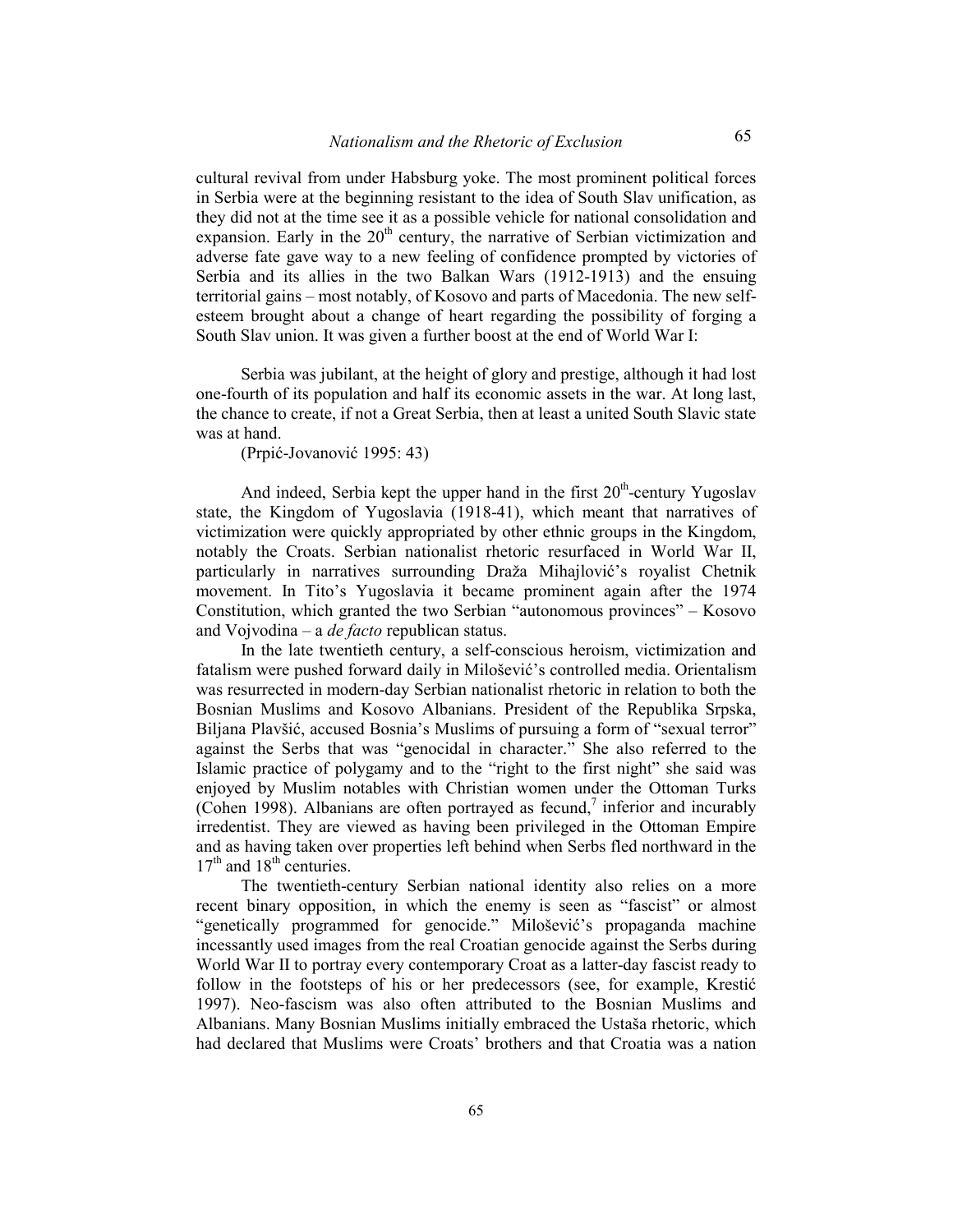#### 66 *MAJA MIKULA*

with two recognized religions, Catholicism and Islam. As for the Albanians, already in 1986, Memorandum of the Serbian Academy of Arts and Sciences spoke of their "neo-fascist aggression in Kosovo" and their attack on the "cradle" of the Serbs' historical existence." (Mihajlović and Krestić 1995: 127, 129)

### *"Here" vs. "Not Here"*

This dichotomy refers to the territory of the Serbian state within its official borders at any given moment in the history of Serbia as a nation-state, i.e. since 1829, in relation to the greater territory to which the nation lays claim. The idea of a "Greater Serbia" — the battles to achieve it, frustration and blaming the Other (under the sign of the Crescent, Swastika or, most recently, NATO military insignia) and eventual resignation  $-$  goes hand in hand with the idea of heroism, victimization and fatalism of the nation. It is built on the myth of a ^glorious medieval empire" overpowered and extinguished in Turkish invasions. The idea of a recreation and further expansion of this empire  $-$  a kind of Serbian Megale idea<sup>[8](#page-8-0)</sup> — reemerges periodically in Serbian history. Peter Sugar attributes this peculiar expansionism of Serbian nationalism to the fact that for Serbia, the state and the national awakening happened simultaneously (Sugar 1995: 357).

In order to understand the territorial claims underlying Serbian nationalist rhetoric, it is necessary to take a step back in history to the medieval period, considered by nationalists as Serbia's "Golden Age". From 1169 onwards, Raška (as Serbia was then called) underwent a considerable expansion into neighboring lands in present-day Montenegro, Bosnia and Herzegovina and central Serbia. RaSka also expanded southward under King Milutin (reigned 1282-321), conquering territory from Byzantium. The dominion of Milutin's son Stefan Dušan (1331-55) extended from the Danube to central Greece. Dušan's empire disintegrated after his death; prince Lazar and his allies were defeated at the Battle of Kosovo Polje (1389); and the Turkish conquest of the Serb territory was accomplished in 1459. In the centuries that followed, the Serbs were vassals in the Ottoman feudal system. The so-called *Vojna Krajina* (Military Frontier) was formed during the reign of Ferdinand I (1526-1564) to protect Austria from Ottoman invasions. It was under the direct jurisdiction of the War Council in Graz as a separate administrative area. It consisted of two sections: Croatian, with the centre in Karlovac, and Slavonian, with the seat of command in Varaždin. The population in this area consisted mainly of the Orthodox from the Dinaric Alps regions.

The scope of Serbia's future *terre irredente* was extended further by the two great migrations ahead of the invading Turks, led by the patriarchs Arsenije III Črnojević (1690) and Arsenije IV Šakabenta (1737) to territories in presentday Vojvodina (Srem, Banat, Baka), northwestern Bosnia and parts of Croatia (Slavonia, Baranja, Banija, Kordun, Lika and continental northern Dalmatia). The significance of these migrations for the Serbian nationalist discourse is twofold: firstly, it is claimed that Albanians came to Kosovo only after the migrations, to fill the vacuum left by the exodus (see, for example, Roth 1996);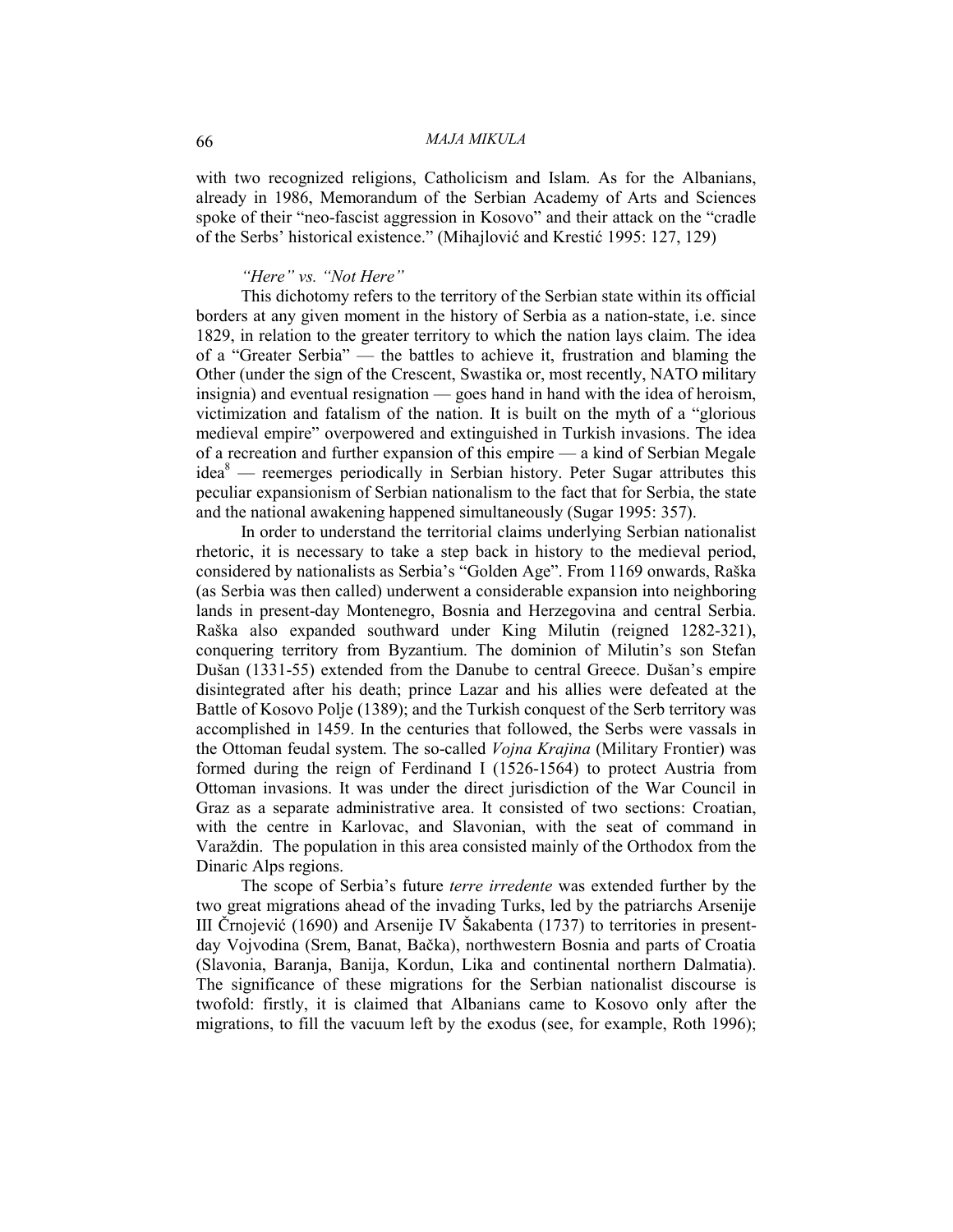secondly, the migration legends boosted the national awareness of the Serbs in the areas where they were a minority.

The first systematic treatment of the Great Serbian program was devised by Ilija GaraSanin, Minister of Internal Affairs in the government of Aleksandar Karađorđević, the son of the rebel Karađorđe in 1844. In a secret Memorandum (*Naertanije*, trans. *Draft*) he sent to the prince, GaraSanin recalled the mythical Golden Age of medieval Serbia and speculated on the possibility of recreating it. He then listed potential territories to be included in a Greater Serbia: Bosnia and Herzegovina, Montenegro and northern Albania. He was also interested in Serbs living in Banat, Bačka, Croatia, Slavonia and Dalmatia, but refrained from advocating unification with these areas because they belonged to Austria, which was in his opinion too strong to be challenged. The "unity of the Serbian people and Serbian lands" was also supported by the Serbian Orthodox church.

The Greater Serbian idea later developed in two different directions: the first was envisaging a powerful state in which all Serbs would be includ[ed](#page-8-0); the second streak, aspiring to a united state of several South-Slavic nations,<sup>9</sup> with Serbia at its core, was to be put into practice in the Kingdom of the Serbs, Croats and Slovenes, called Yugoslavia from 1929 onwards. The proclaimed Yugoslavism in this state was experienced by the non-Serbs as aggressive Serbian hegemony and enforced Serbianization. World War II saw the disintegration of interwar Yugoslavia into a number of separate entities, some of which  $-$  notably, Kosovo within the Italian-run Albania and the Independent State of Croatia, incorporating Bosnia and Herzegovina – either sided with or were under direct control of the Axis powers. Thus, the "Other" associated with these two entities  $-$  the Kosovo Albanian and the Croat  $-$  became fixed as fascist in the black-and-white nationalist discourse. As mentioned before, omnipresent and uncritical labeling of these two ethnic groups as "fascist" became part and parcel of Serbian nationalism of the external homeland in the 1990s.

As early as 1942, Tito condemned the "numerically insignificant minority of Greater Serbian hegemonists" (Sugar 1995: 311) who had promoted national oppression in pre-World War II Yugoslavia. The new federal republic proclaimed in 1943 consisted of five republics as national homelands (Slovenia, Croatia, Serbia and Montenegro) and one as a tri-national unit (Bosnia and Herzegovina). The subsequent Constitution also established two autonomous provinces with large non-Serb populations within Serbia (Kosovo — which was initially called an "autonomous region", only to be promoted into a province in  $1963$  — and Vojvodina). Both measures were designed to curb Serbia's hegemonism. The 1974 Constitution went even further: the two provinces were now directly represented at both Serbian and Federal levels and gained the power to veto decision-making on issues requiring consensus. For the Serbian nationalizing nationalism *couchante*, this was a serious blow, perceived as a loss of control over the entire territory of its national state. Also, after the Croatian nationalist movement in 1971 and the mass demonstrations in April 1981 by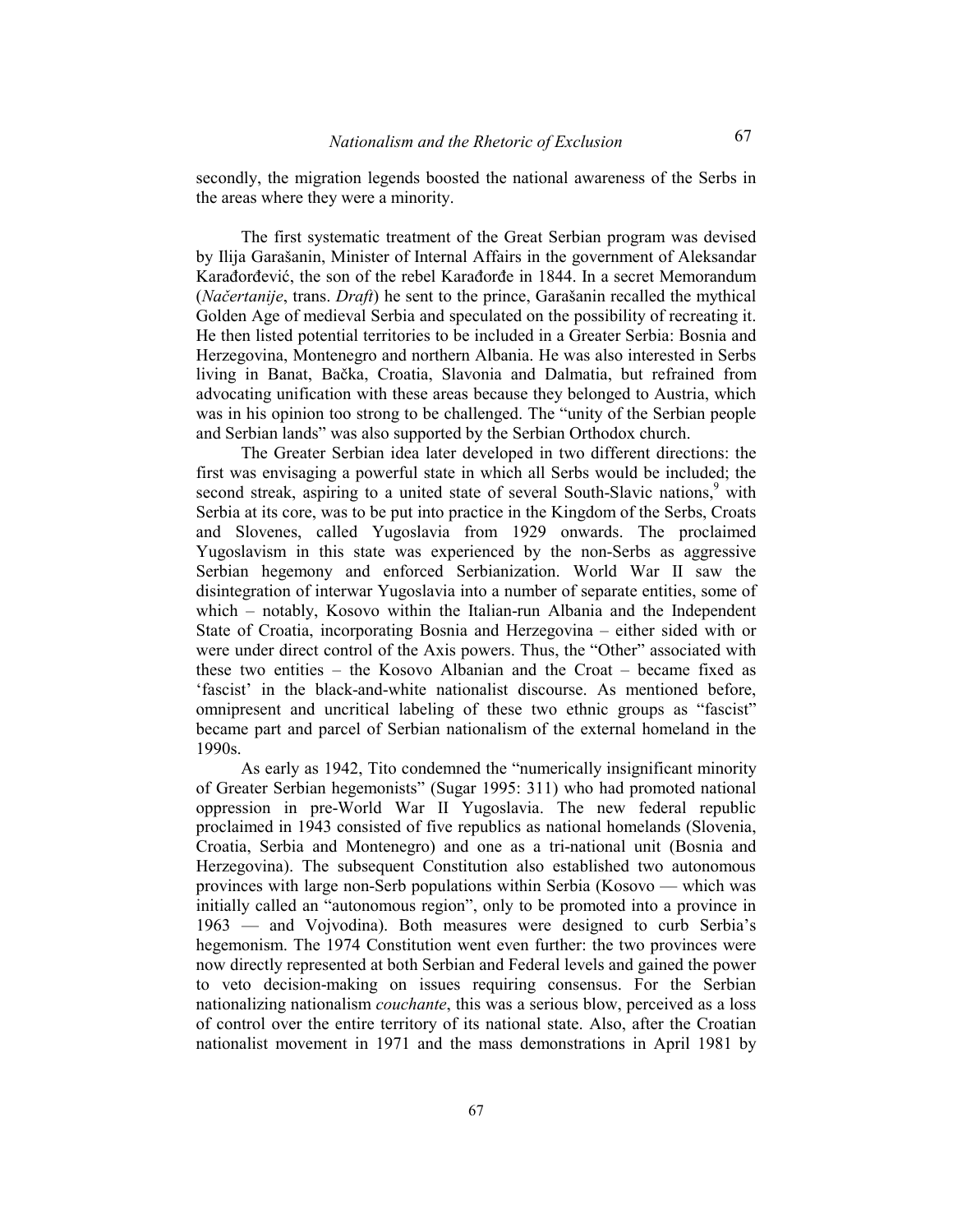Albanians in Kosovo demanding full republican status for the province, the Serbs, the largest nation in Yugoslavia, felt extremely vulnerable, as the balance of power was not any more in their favor. This insecurity was expressed in the Memorandum of the Serbian Academy of Sciences and Arts of 1986, which became the manifesto of the latest Serbian nationalist revival imbued with the rhetoric of victimization.

The Memorandum was later denounced by the Serbian communists, but the new party president. Slobodan Milošević, had already learned his lesson. Faced with angered Kosovar Serb demonstrators at Kosovo Polje in April 1987, he gave them his famous promise: "No one will ever beat you again!" In 1988 and 89, Milošević abolished the autonomy of the two provinces and replaced the political leadership in Montenegro by his own supporters. Subsequently, he extended his promise of protection to the Serbian diaspora in other republics of former Yugoslavia. He thus set the Serbian nationalist rhetoric in full swing by skillfully tapping into its constructed grid of dichotomies, with fatal consequences for South-Slav federalism. Throughout the 1990s, this rhetoric was the mobilizing call for Serbian fighters in the long and bloody series of wars leading progressively to the fragmentation of former Yugoslavia. Since July 2001, Milošević's statements at the United Nations war crimes tribunal in the Hague have been a veritable repository of nationalist rhetoric, postulating his own and his people's heroism<sup>10</sup> and victimization.<sup>11</sup>

Vojislav Koštunica's electoral victory in October 2000 did not put an end to Serbian nationalism, but rather changed its public face by extricating it from the communist framework within which it had been operating under Milošević and allying it more openly with its traditional *alter ego*, the Serbian Orthodox Church (Biserko 2000). The intimate, but delicate relationship between presentday Serbia and its Bosnian off-shoot Republika Srpska, as well as the apartheid dividing the UN-run Kosovo, still offer fertile ground for nationalist rhetoric. It is therefore too early to say whether the latest development  $-$  the overwhelming vote by the Yugoslav Parliament (31 May 2002) in favor of a proposal to put an end to the Yugoslav federation and create a new looser union between Serbia and Montenegro  $-$  may signify a move away from expansionist rhetoric.

#### *Conclusion*

In this paper, I have sought to explain how rhetoric of othering, sometimes based on elements of history but, more commonly, invoking mythical narratives from a pool of popular culture to construct a collective identity, functions to mobilize dangerous passions in the service of a "national cause" for present-day purposes. Mythical narratives provide a self-styled mirror for the narcissistic national "self"  $-$  simultaneously a hero and a victim, and therefore "justified" in pursuing national aspirations, regardless of the cost. Serbian nationalist rhetoric thus fits the pattern commonly employed by nationalist discourses in other geographical and historical contexts. "Remember the Alamo!" is a war call which needs to be problematized by questions such as ^What exactly is there to remember?" and, more importantly, "Why are we asked to do so?"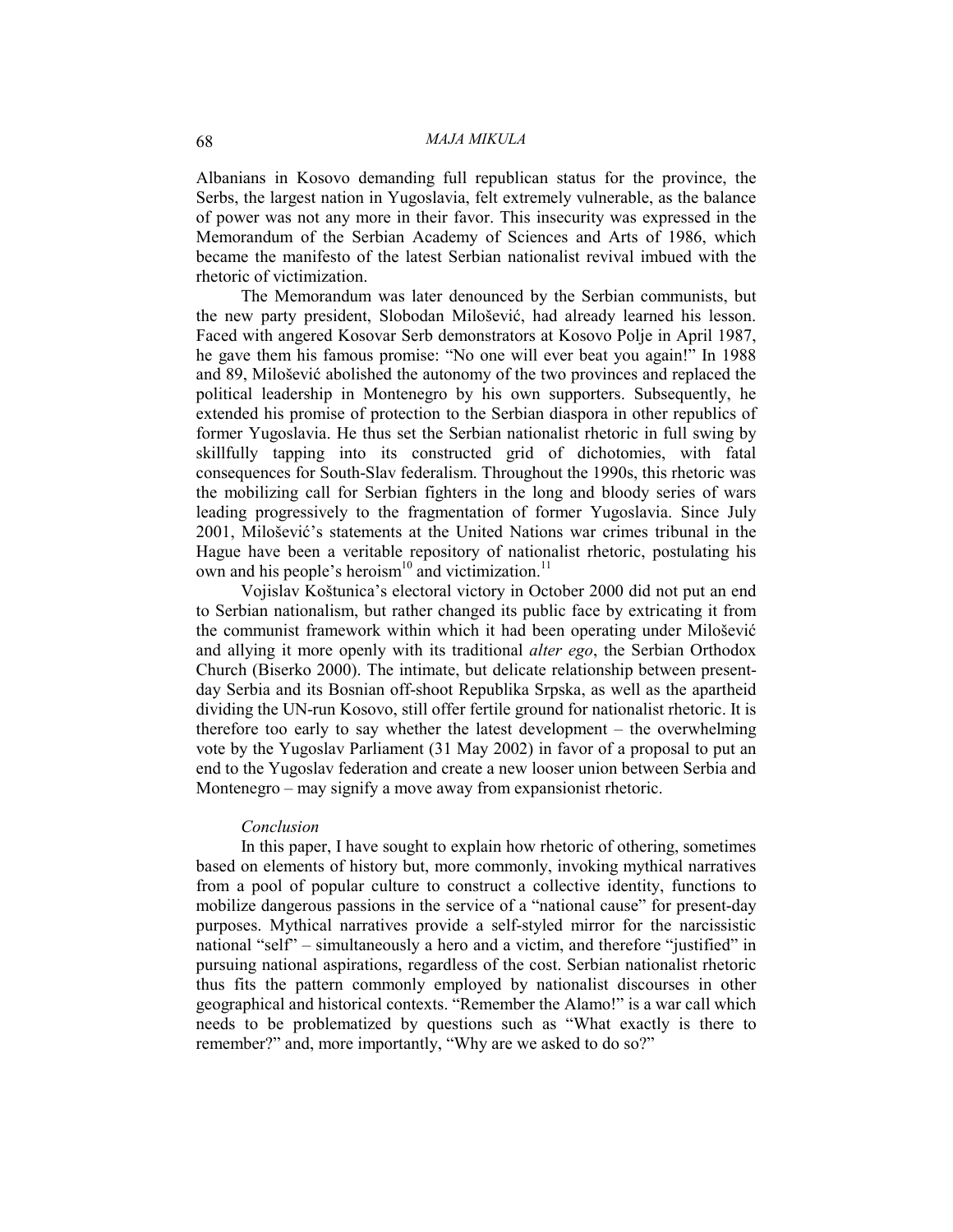#### *Notes*

 $<sup>1</sup>$  "After all, the very fact that historians are at least beginning to make some progress in</sup> the study and analysis of nations and nationalism suggests that, as so often, the phenomenon is past its peak. The owl of Minerva which brings wisdom, said Hegel, flies out at dusk. It is a good sign that it is now circling round nations and nationalism." (Hobsbawm 1990: 183)

2 To quote Ivo Banac's metaphor of the Russian *matryoshka* dolls, in Yugoslavia, there was always a "successively smaller toy-baby in the litter." (Banac 1991: 148)

<sup>3</sup> For an informed analysis of the moral aspects of the Serbian epic, see (Brkić 1961).

<sup>4</sup> In fact, the Serbian empire had collapsed after the death of Tsar Dušan in 1355. After the battle of Kosovo, the Serbian Orthodox church promoted a religious-patriotic cult of Prince Lazar - a tradition which was revived in 1989, when his supposed remains were ritually carried through the "Serbian territories" of former Yugoslavia.

5 Jug Bogdan and the nine Jugovićes, Vukašin, Uglješa and Gojko Mrnjavčević, Stepan Musić and finally Lazar Hrebljanović himself.

 $6$  Gojko is, notably, a poetic invention, while Vukašin and Uglješa Mrnjavčević are historical figures.

<sup>7</sup> Serbia's Minister for Family Affairs, Rada Trajković, a former doctor in Priština, called Albanian women "child-bearing machines" who she claimed did not always know the names of all their children (Kaufman 1999).

 $8$  Greek, the 'Great Idea'. The term refers to aspirations by Greek nationalists to create a Greek state with boundaries encompassing all the lands that had been under Byzantine rule or under the jurisdiction of the Patriarchate of Constantinople. The idea was the driving force of Greek nationalism, particularly in the  $18<sup>th</sup>$  and the  $19<sup>th</sup>$  centuries (see Jelavich 1997: 262).

 $9$  Yugoslavism can be traced back to the Illyrian movement in  $19<sup>th</sup>$ -century Croatia. As noted earlier in this paper, the idea of South Slav unification was not immediately embraced by the Serbian political circles.

 $10$  For example, his notorious statement that he "should be given credit for peace in Bosnia, not for war" (11 December 2001). All transcripts of Milošević's trial can be found at http://www.un.org/icty/latest/index.htm.<br><sup>11</sup> "They [the Prosecutors] want to proclaim us the culprits, who were the victims of their

aggression, and me, with the help of this Tribunal, to bring me before Nuremberg to reverse the roles. That crime, which was the crime of the killing of Yugoslavia, and crucifying me here, they are doing that with the help of their  $-$  today's allies and one-time enemies. All the facts bear this out and all the moves actually implemented bear that out" (14 February 2002).

#### *References*

Banac, Ivo. "Political Change and National Diversity" in *Eastern Europe...* Central Europe... Europe, ed. Stephen R. Graubard. Boulder, San Francisco, Oxford: Westview Press, 1991.

Biserko, Sonja. "New Serbian Nationalism."

<http://www.helsinki.org.yu/hcs/HCSnewserbian.htm> [Accessed 1 June 2002].